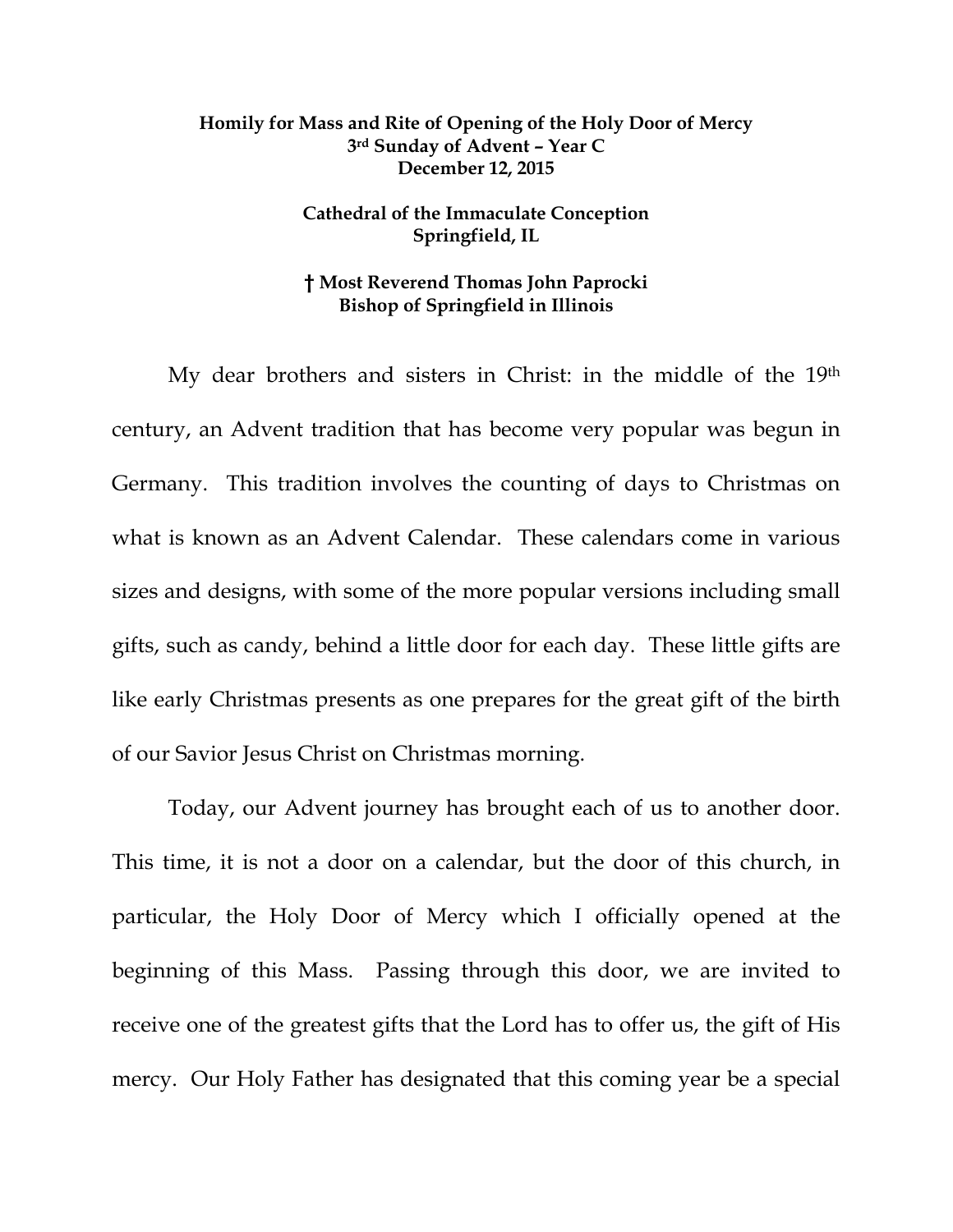Jubilee Year of Mercy, during which the Church throughout the world will have the opportunity to "rediscover the infinite mercy of the Father who welcomes everyone and goes out personally to encounter each of them."1

 This past Tuesday, on the Solemnity of the Immaculate Conception, Pope Francis opened the Holy Door at St. Peter's Basilica in Rome as a sign of the opening of this Jubilee Year. This weekend, he will open the Holy Door at the Basilica of St. John Lateran, the Cathedral of Rome. All of the cathedrals throughout the world will be doing the same, thus signifying our communion with one another as we all embark on this journey of mercy together.

 The concept of a journey is a fitting one, not just for this Jubilee Year, but for our lives as Christians. Every step that we take is an occasion for encountering God's love and mercy for us in a deeper way as we travel toward our common destination of Heaven. This journey began for each of us on the day that we were baptized. "The sacrament of Baptism is the door through which one enters the community of the Church."2 It is therefore fitting that one of the first things that we did as we passed through the Holy Door was to be sprinkled with holy water as "a living reminder of this sacrament."3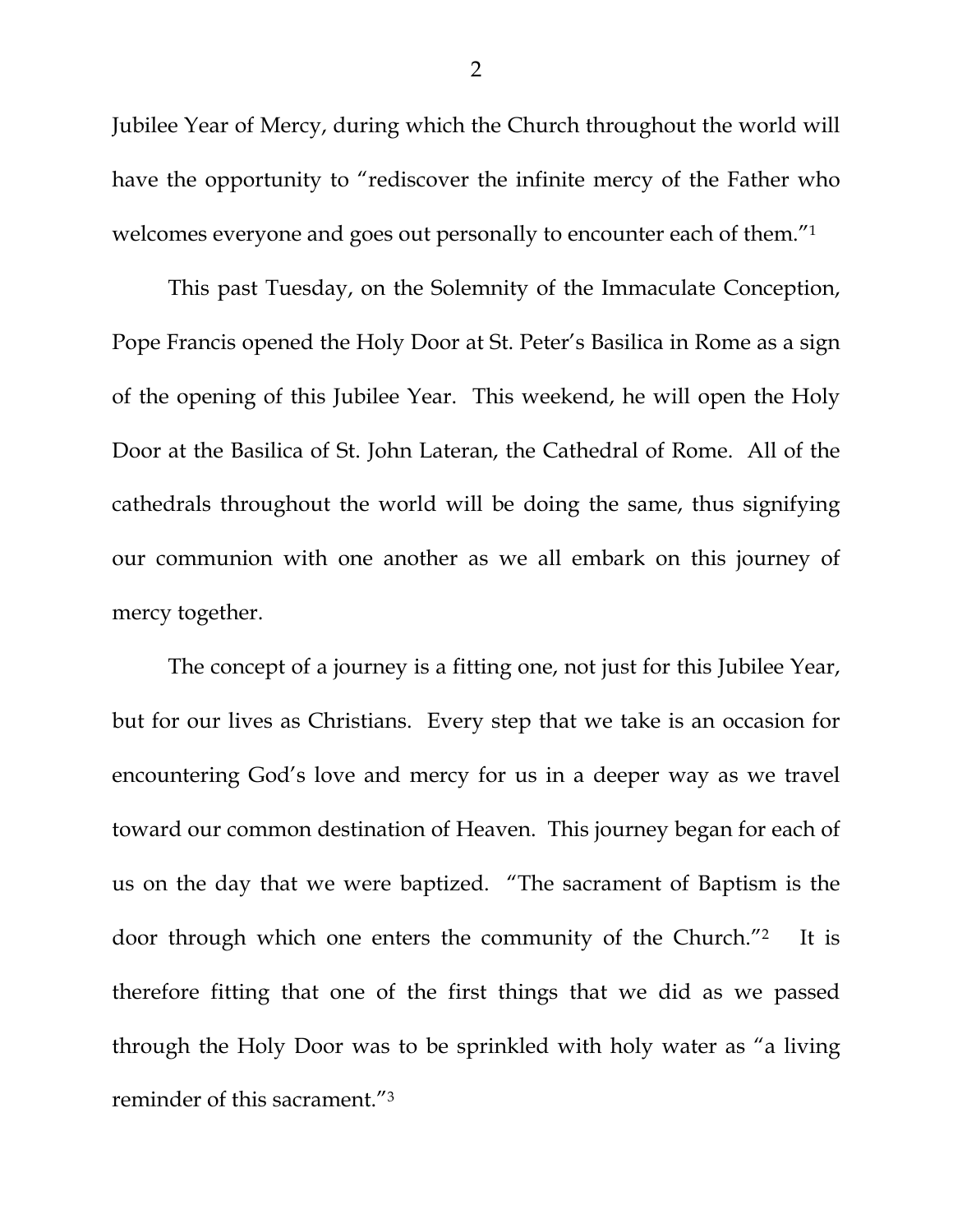As with any journey, constant attention and effort must be made by us if we want to make progress in advancing toward our destination. In anticipation of the beginning of the Year of Mercy, Pope Francis reflected last Sunday on the words of John the Baptist who proclaimed a message of repentance in preparation for the coming of the Messiah. He said that there is a great danger in thinking that this call to conversion does not apply to us, that since we are already Christians by virtue of our Baptism, we are fine just as we are. The Holy Father went on to say the following:

None of us can say, "I'm a saint; I'm perfect; I'm already saved." No. We should always accept this offer of salvation, and that's what the Year of Mercy is for: to advance farther in this journey of salvation, this path that Jesus has taught us.4

This Year of Mercy is an opportunity for us to have a renewed encounter with God's love for us, an encounter which awakens us to our constant need for conversion, casting off those burdens which slow us down on that journey leading to eternal life. The Holy Father invites us to see that this year as an "opportune moment to change our lives! This is the time to allow our hearts to be touched!"<sup>5</sup> If we let it, this year can be a defining moment of grace that changes our lives for the good.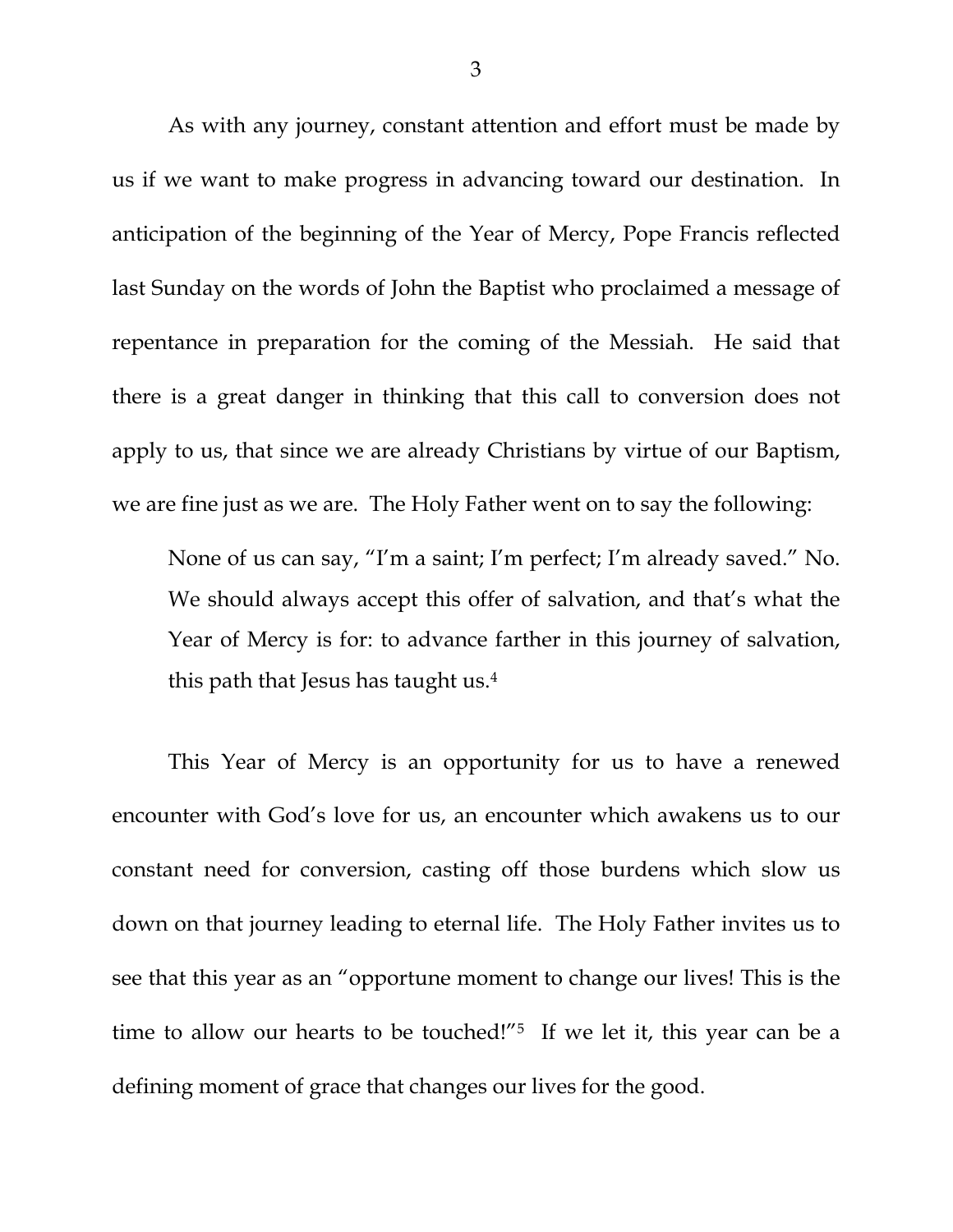This prospect of undergoing a life-altering change due to our encounter with God's mercy should stir in our hearts a feeling of excitement and hope. We may find ourselves like those we hear about in the Gospel for today's Mass. After hearing this call to repentance, they ask John the Baptist: "What then should we do?" (Luke 3:10). How should we live this Year of Mercy in order to draw from the rich blessings that flow so abundantly from "God's merciful heart made accessible through the open side of Christ on the cross" (cf. Jn 19:34)?6

The first step is to ensure that our hearts are prepared to receive this gift of mercy. While His mercy is indeed powerful, He will not force it upon us. We have to be willing to accept that mercy by first of all recognizing that we are in need of mercy, that we are all sinners.

In an address given toward the end of his pontificate to a group of bishops from the United States, Pope Saint John Paul II spoke about the urgency of confronting the crisis of the loss of a sense of sin. He noted the paradox that "[w]hile the effects of sin abound -- greed, dishonesty and corruption, broken relationships and exploitation of persons, pornography and violence -- the recognition of individual sinfulness has waned."7 He went on to say that: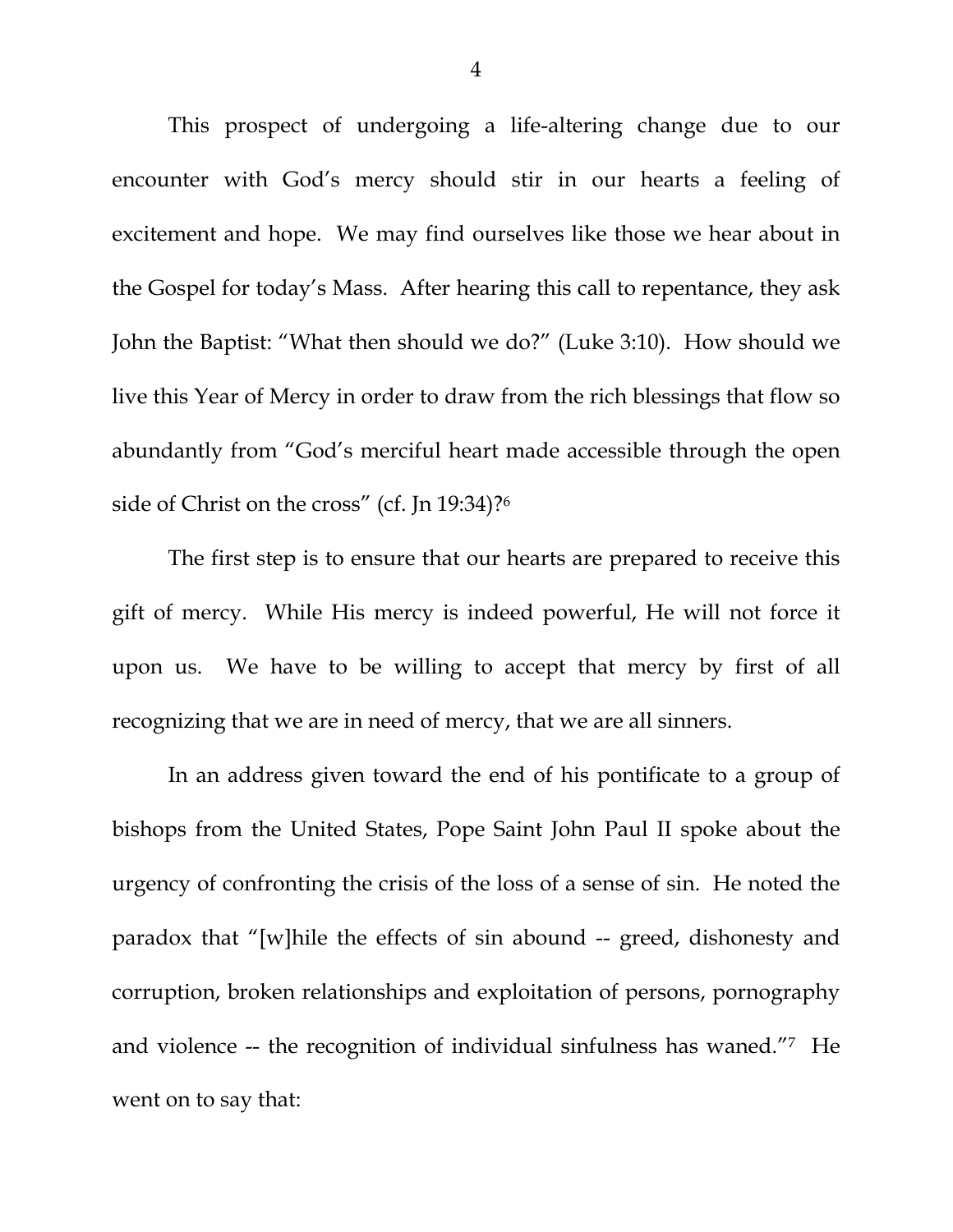Saint John tells us: "If we say we have no sin, we deceive ourselves" (1 John 1:8). Sin is an integral part of the truth about the human person. To recognize oneself as a sinner is the first and essential step in returning to the healing love of God.8

Coming to this recognition that we are sinners is nothing more than recognizing the truth about ourselves, and as Jesus tells us in the Gospel, "the truth will set you free" (John 8:32). This truth is not meant to cause sadness in us. Rather, it should bring us great joy because it will "reinforce in us the certainty of Divine Mercy"9 which is "a wellspring of joy, serenity, and peace."10

Joy is at the heart of our celebration of this Third Sunday of Advent, traditionally called *Gaudete* Sunday. *Gaudete* is the Latin word for rejoice, and we hear that command give to us by St. Paul in our Second Reading as he says: "Rejoice in the Lord always! I shall say it again: rejoice!" (Phil. 4:4). The reason that He gives for this rejoicing is that "the Lord is near" (Phil. 4:5). Not only is He near in His coming at Christmas in just under two weeks, He is near to us at all times, desiring to pour our His mercy upon us at the very instant that we ask for it. Recognizing that we are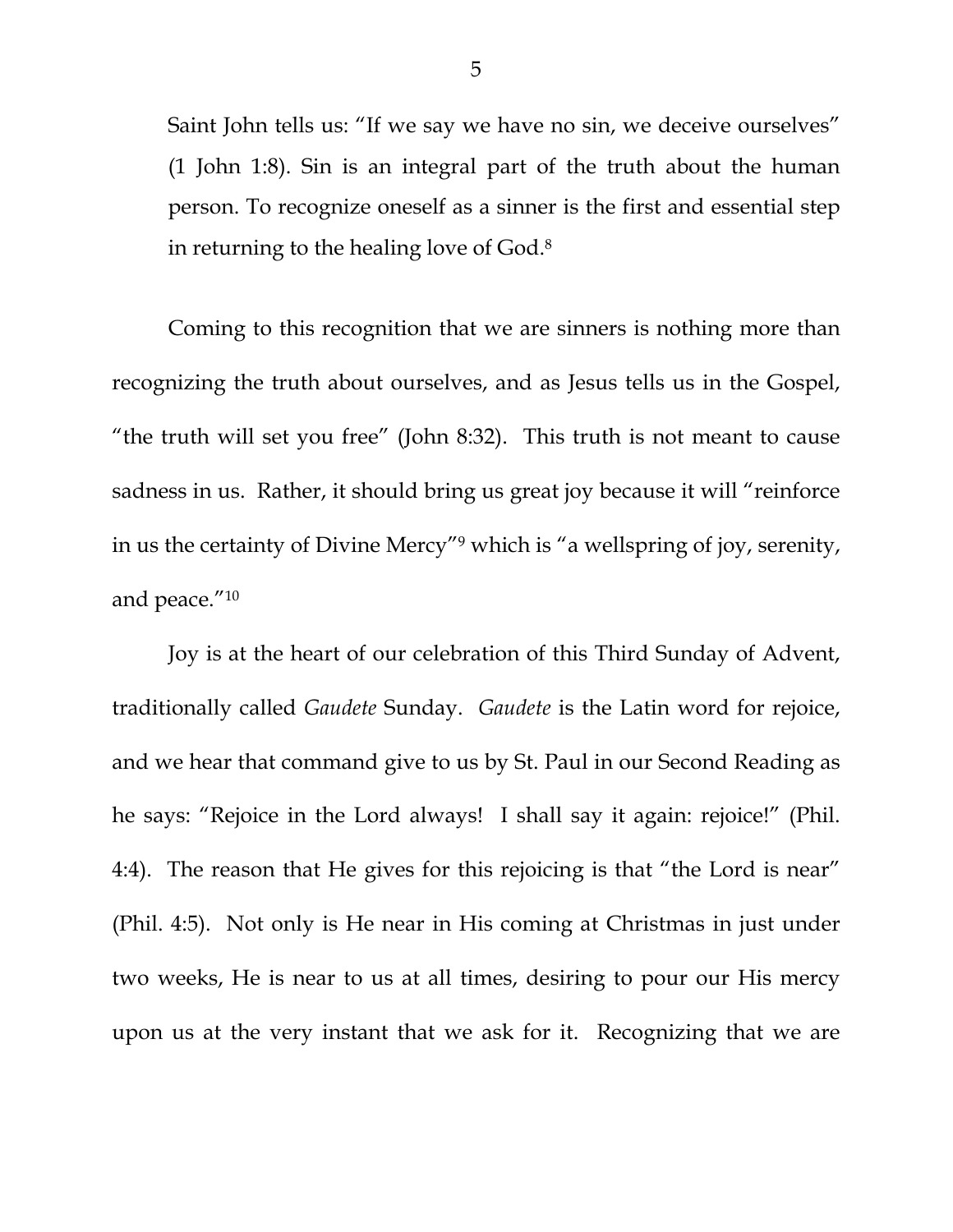sinners, then, makes us aware that God is near to us, and that brings great joy.

Admitting that we are sinners makes us aware of our need for mercy in order to remedy the illness caused by our sin. The Church, in her motherly tenderness for her children, offers us that assistance in a most extraordinary way in the sacraments. In a particular way during this Year of Mercy, we are encouraged to rediscover the powerful gift of healing that is made available to us through the Sacrament of Reconciliation.

It is not a mere coincidence that the Holy Door of this cathedral is located right next to the primary place where confessions are heard each day in this church. The Holy Door reminds us that the privileged place to encounter mercy is in this great sacrament of renewal, reconciling us to God and one another through a power that only Christ can exercise. Yet, so many people stay away from this sacrament. I have just addressed one of those reasons, being convinced that we do not have any sin. Even when that lie has been exposed, people still avoid this sacrament due to a variety of fears that they harbor in their hearts.

During this Year of Mercy, I invite you to implore God's grace to overcome your fears and make frequent use of this sacrament of love and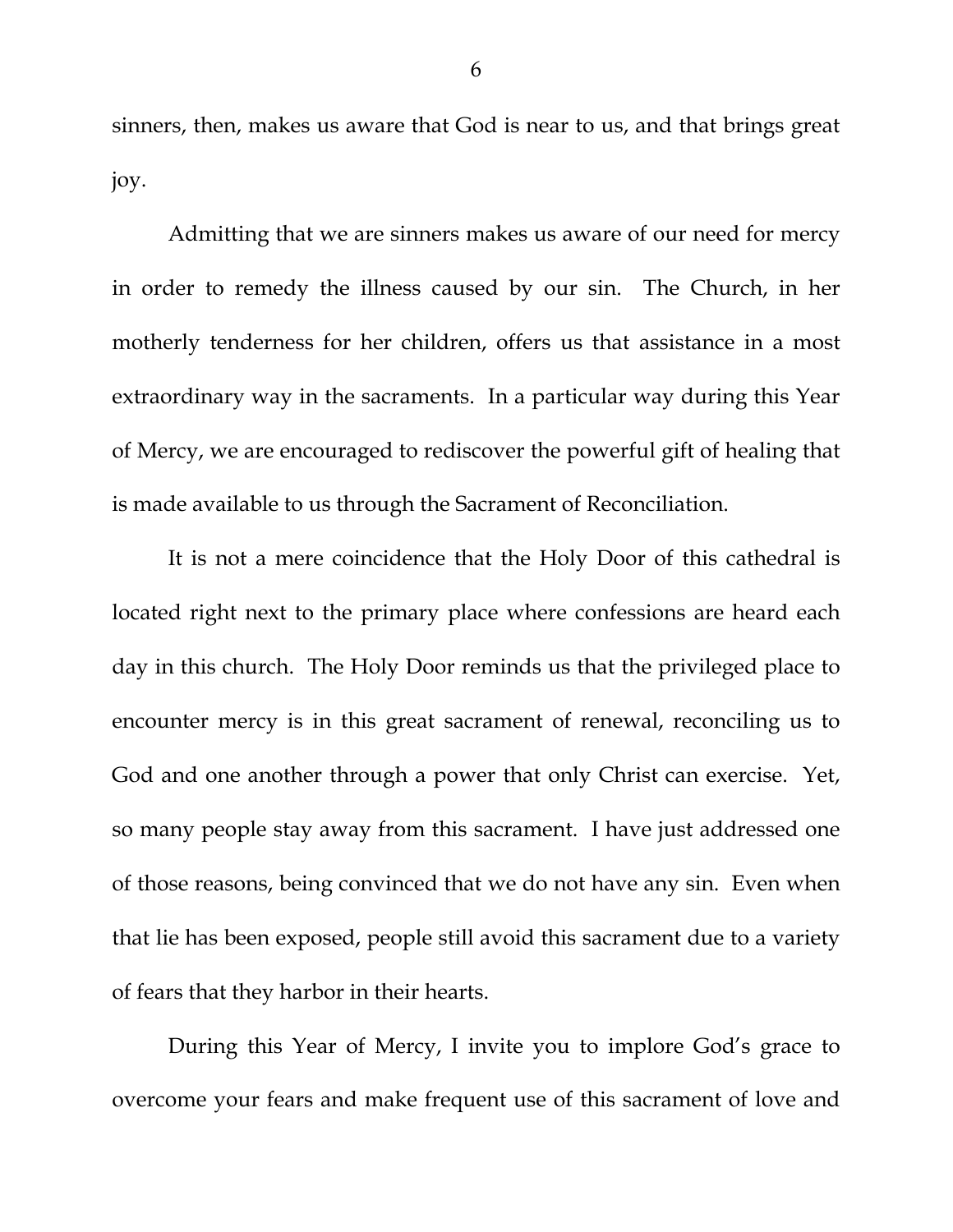mercy. Maybe it has been several years since you last came to confession. As Jesus said so often in the Gospels: "Do not be afraid!"(Matthew 14:27). The Lord rejoices to grant you forgiveness. Maybe you are in the habit of going to confession only during Advent and Lent. This could be a wonderful opportunity to approach the sacrament with greater regularity and see how doing so can make a profound impact on your spiritual life. Countless numbers of the faithful throughout the history of the Church have experienced a remarkable change in their lives thanks to a personal rediscovery of the power of this great sacrament. The Church is inviting each of us to that rediscovery in our own way. We have absolutely nothing to lose, but everything to gain!

Having experienced the transforming power of mercy in our hearts, we may discover that we feel the desire to do something more. We may find ourselves asking that same question that the crowd asked to John the Baptist: "What should we do?" (Luke 3:10). His response constitutes the other important part of living this Year of Mercy, and that is practicing mercy toward others. Receiving the gift of mercy cannot leave us indifferent to the needs of others. Rather, a true encounter with mercy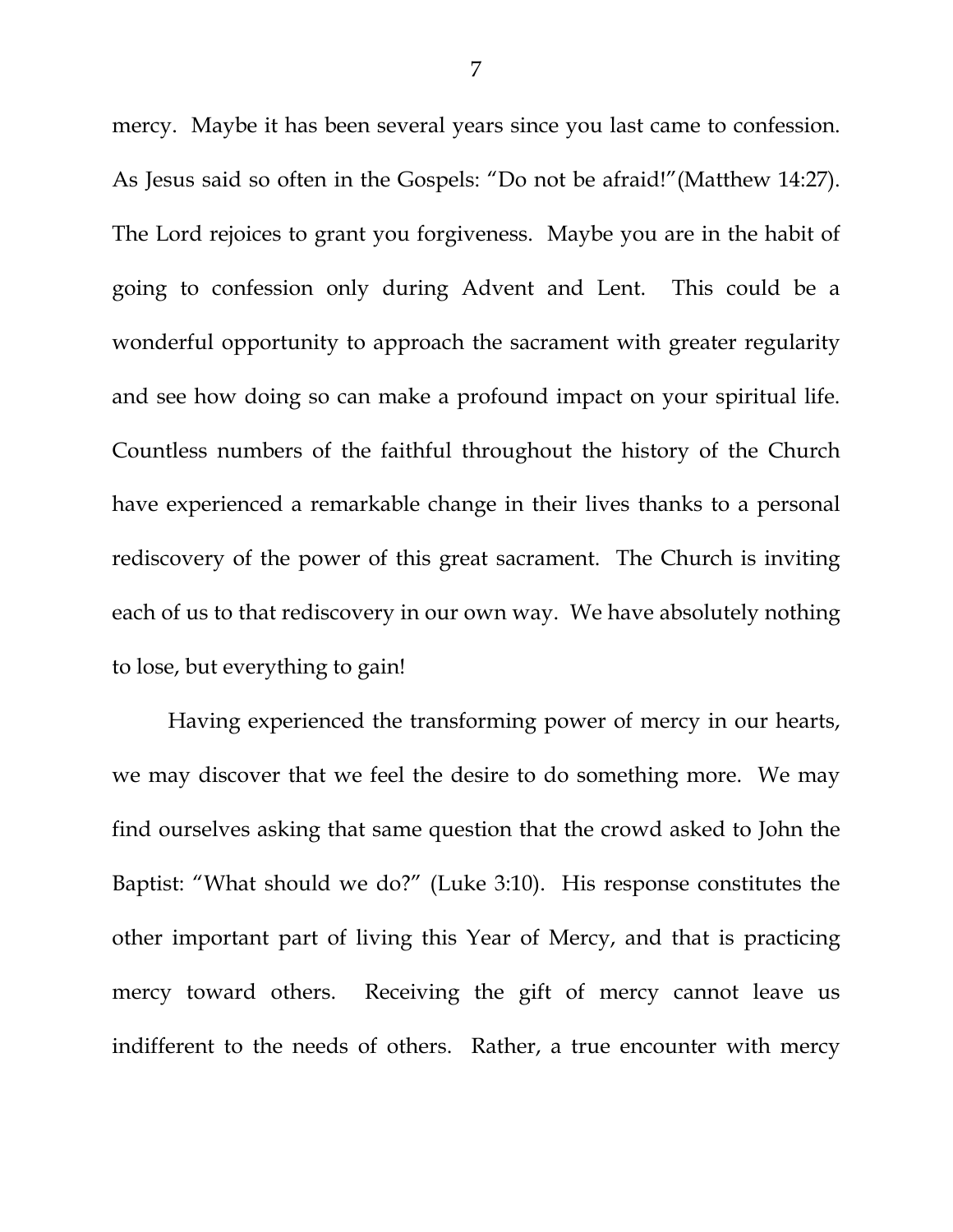opens our eyes to see the needs of those around us and then act to respond to those needs.

Pope Saint John Paul II addressed this issue of the role of the Church in responding to God's mercy in his Encyclical Letter about God the Father, who is Rich in Mercy (*Dives in Misericordia*), in these words:

The Church must profess and proclaim God's mercy in all its truth, as it has been handed down to us by revelation. . . .The Church lives an authentic life when she professes and proclaims mercy—the most stupendous attribute of the Creator and of the Redeemer—and when she brings people close to the sources of the Savior's mercy, of which she is the trustee and dispenser.<sup>11</sup>

In a particular way, we are called to practice the corporal and spiritual works of mercy. These works do not have to be reserved for the poor and abandoned who may be physically distant from us. While it is indeed important to serve those most in need, we should not overlook the opportunities that we have to practice mercy toward those with whom we are closest, those we encounter on a daily basis in our families, our schools, and our workplaces. Everybody whom the Lord has placed in our lives by His Providence is a subject of mercy. It is there where we must start.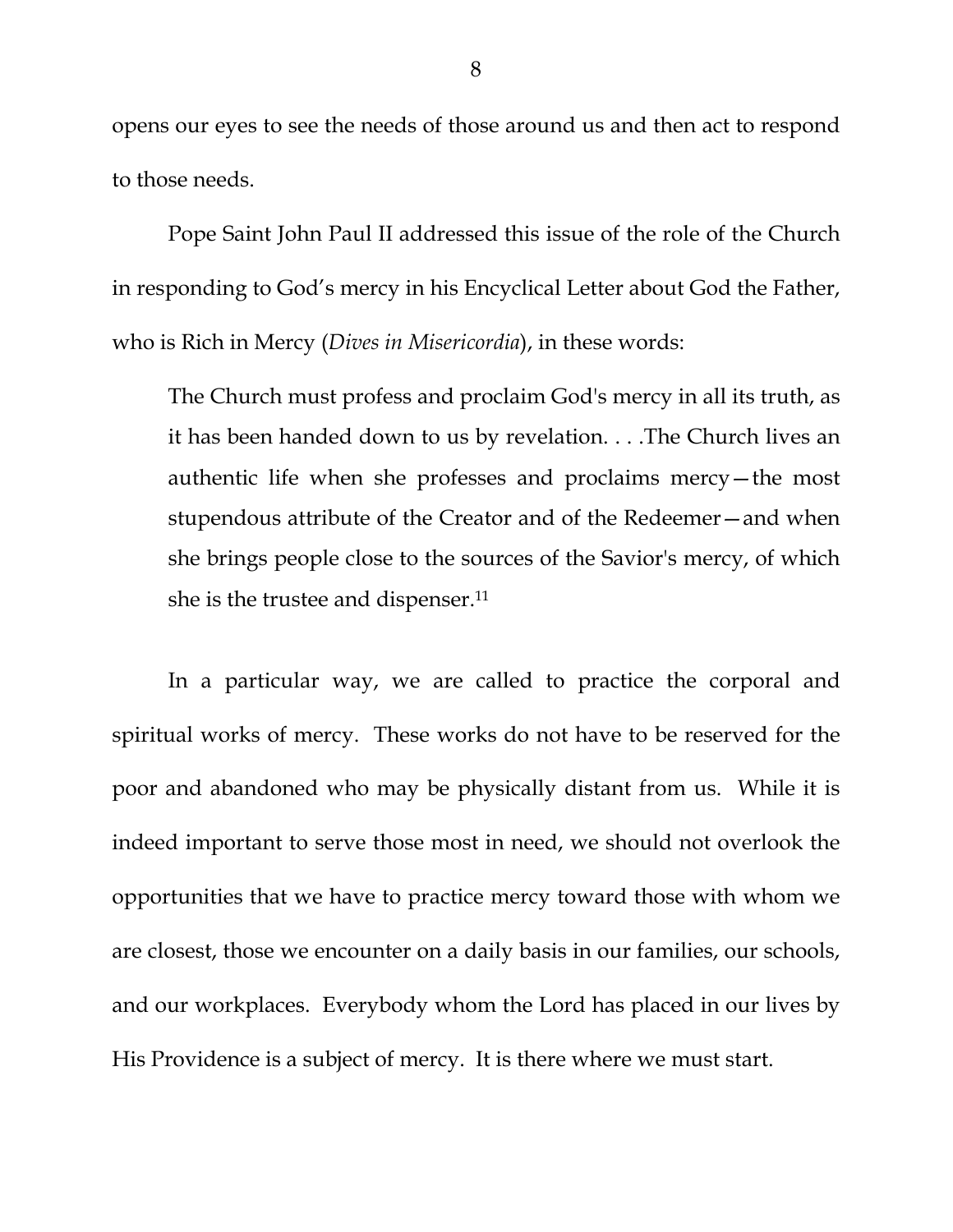Having crossed through the Holy Door together, we have embarked together on another leg of our pilgrim journey of faith, a journey which will reach its conclusion only when we come to rest in the loving presence of God in Heaven. This journey will be hard and demanding at times, while at the same time being a source of great joy. Much energy is required for this journey, and so we are in constant need of the spiritual nourishment that comes to us in the Eucharist. In this Bread of Life, "Christ walks beside us as our strength and our food for the journey"12 so that we can reach our destination.

In the Eucharist, the Father rushes with mercy to meet everyone who seeks God "with a sincere heart," continually offering his covenant to mankind and giving us a foretaste of the eternity of his kingdom, where, we pray, "with the whole of creation, freed from the corruption of sin and death," we may "glorify" the Father forever (*Eucharistic Prayer* IV).13

May God give us this grace. Amen.